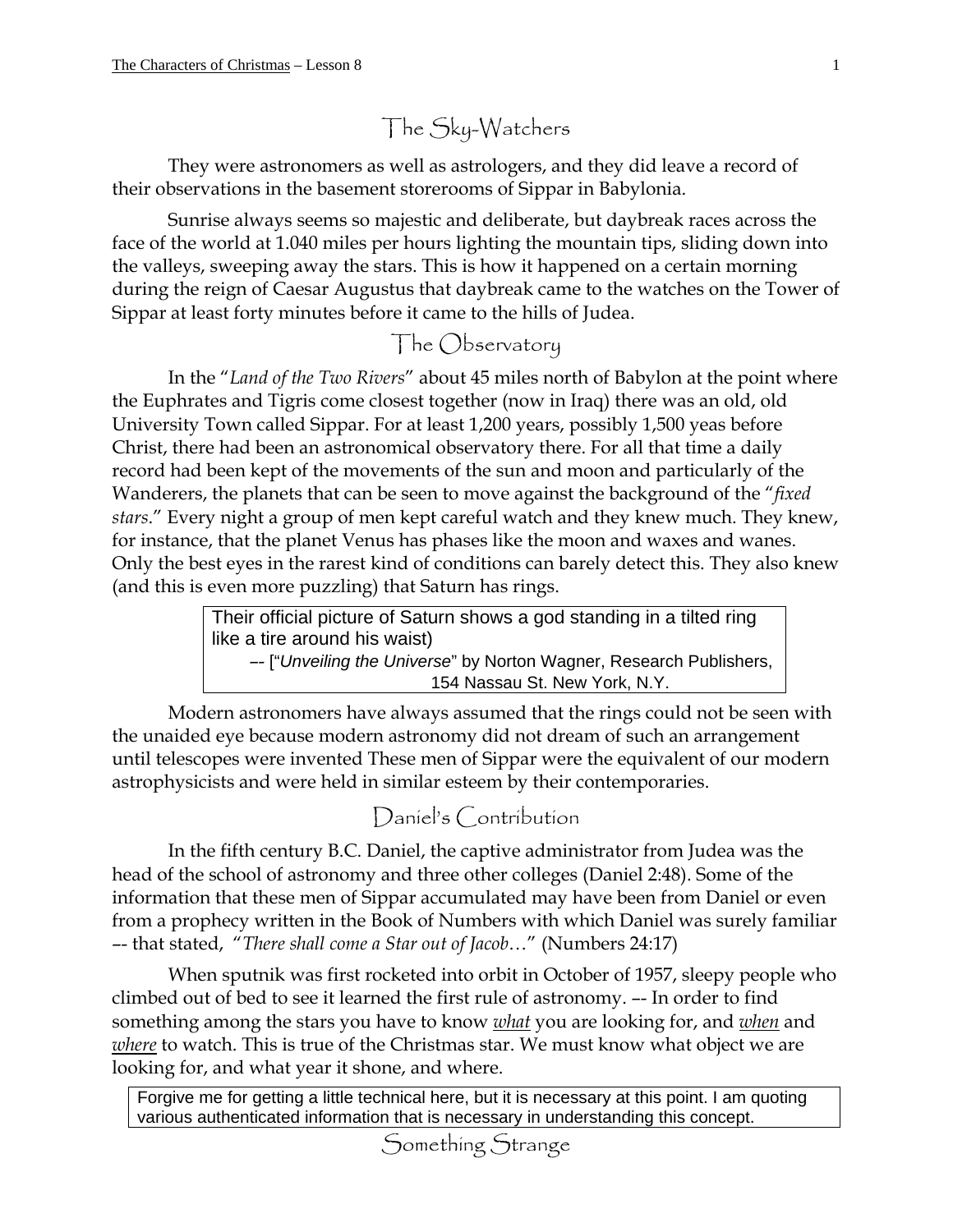The "*star of Bethlehem*" is said to be a rare conjunction of stars appearing on the horizon. The Franklin Institute Planetarium in its annual Christmas show correlates the religious account of the star with a scientific explanation. More than 50,000 persons annually crowd into the domed chamber during the holiday season to hear and see the story of the Nativity and of the mysterious star that led the Wise Men to Bethlehem. They tell us that a "*star*" was a rare conjunction or close passing of the planets Jupiter and Saturn.

Careful study of ancient records reveals that the date of an extremely rare conjunction of planets, coincide with this date of world-wide taxes under Caesar Augustus mentioned in Luke 2:1

Astronomers, using sophisticated instruments and state-of-the-art planetariums, can reconstruct the appearance of the sky on any given night in history – including that night two thousands years ago – and they propose theories to explain the Star of Bethlehem scientifically. These astronomers use technology, mathematics and the laws of astrophysics to figure out what might have occurred that night.

Their theory is that the star that appeared over Bethlehem was Jupiter, the largest planet in our solar system and the second brightest after Venus.

These planets move through the sky relative to "*fixed stars*" (The word "*planet*" comes from the Greek word for "*wanderer*"). Planets, like the Earth, orbit the Sun. Looking from the Earth, they change their positions from night to night, generally moving eastward through a series of constellations. However, the planets do not always move eastward. At times they appear to reverse their course, moving westward for two or three months before turning back and heading eastward again. This is called "*retrograde motion*." This happens because the planets farther from the Sun than we are – from Mars to Pluto – take longer to complete one orbit. Thus, Jupiter moves eastward until a time comes when the faster-orbiting Earth overtakes it; then it suddenly seems to be moving west (in retrograde). The effect is the same as when you're in a car that overtakes a slower car. As you begin to pass it, the other car appears to slow down, at the moment of passing -- it appears to move backward. These planetary "*dances*" have been going on from the time the solar system was formed and were occurring when the Wise Men looked at the stars and saw a wondrous event that has not happened since.

Ancient astronomers were gathered on "*Ziggural*," –- [a temple in the form of a pyramidal tower presenting the appearance of a series of terraces]. –- On our present calendar, May, 7 B.C., Jupiter and Saturn, the two largest planets (called, "*the Wanderers*") had come within one degree of each other just before daybreak in the Eastern sky. On October 5<sup>th</sup> that same year the two planets came together again, this time at midnight directly overhead. And now, for the third time on December 1<sup>st</sup>, they were once more in conjunction, this time southwestward in the sunset sky. This triple conjunction only occurs once in 805 years and this time it had some added features that were highly significant to the astronomer-astrologers. The conjunction was occurring in the Zodiacal sign of Pisces (constellation of the Mediterranean lands). Jupiter indicated that the formation concerned a king –- a very great king! Saturn was the protecting star of Israel. It could mean only one thing: a Great King had been born to the people of Israel in Palestine on the Mediterranean coast.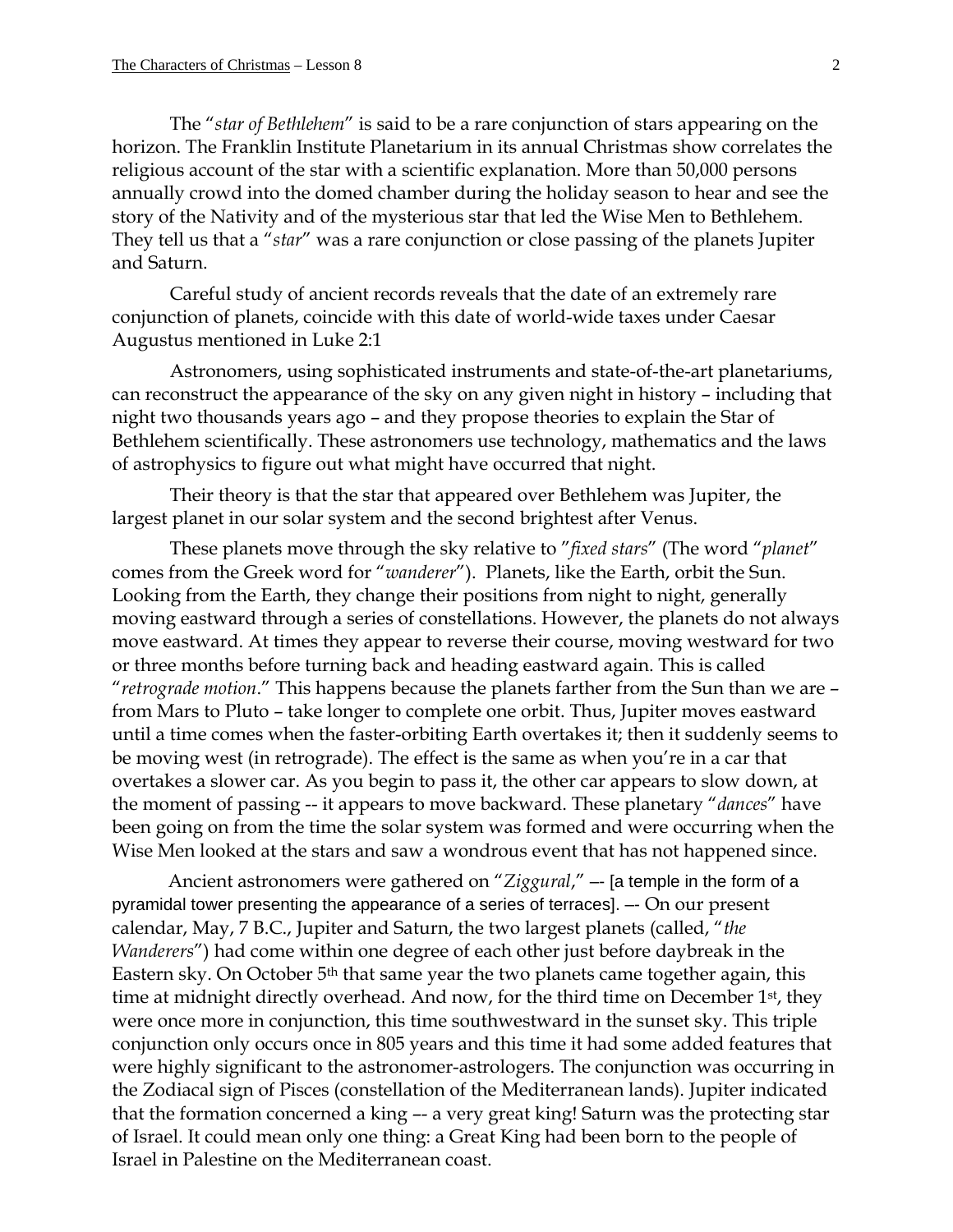I realize that the Zodiac is a tool Satan and the powers of darkness use in this day and age to deceive –- with its horoscope (or, horror-scope), however, there was a time, before God's Word was given, that God spoke through the stars. See the study on "Signs in the Heavens."

The Wise Men, spoken of in Matthew 2:1-11, saw in the motions of the stars and planets a connection with their interpretation of the Old Testament Scriptures. These Wise Men (or "*Magi*") were respected Persian priestly cast – whose practices included observing the motions of the starts and interpreting their meaning, a combination of both their knowledge of science technology and understanding of Scripture.

Their question to Herod was where could they see the newly born King of the Jews, predicted throughout the Old Testament and heralded, they said, by "*His star in the east*."

Sky observers of that time would have paid attention when, on September 3 B.C. -- (modern planetarium programs tell us) – Jupiter appeared to pass very close to Saturn, the two largest planets –- and the star, "*Regulus*" -- "*The King's star*." When these two planets appear to get close together it is called a "*conjunction.*"

In the ensuing months, Jupiter headed eastward, stopped and reversed direction. On February 17, 2 B.C. the planet passed even closer to Regulus. Continuing its dance, Jupiter passed Regulus a third time on May 8. Thus, over nearly eight months, the Magi saw Jupiter appear to draw a circle or crown above the King's star, beginning in the east.

Jupiter also formed a dramatic alignment with Venus, a celestial event almost unheard of in the history of astronomy. The sequence, that took place on the evening of June 17, 2 B.C. Jupiter and Venus drew closer and closer until, at 8:51 that night, the two planets appeared virtually to kiss each other, fusing into a single brilliant star in the western sky.

It was a custom, as it is today, that when there is an unusual configuration is in the sky, astronomers arrange an expedition to go and observe. This they did!

It took many centuries of archeology, history, and astronomy to put the pieces together and know what the Wise Men had seen. Through the centuries from the Birth of Christ until about the beginning of the 20<sup>th</sup> century most of the Bible expositors wrote of the Star of Bethlehem as though it were a mystery. Some of them, because of a faulty translation assumed that it must have been "*a special fiery ball traveling through the sky just above their heads,*" and not a star at all. Could it bet some kind of Unidentified Flying Object?. Why wasn't the mystery understood earlier?

- **1.** Only Matthew's Gospel mentions it
	- –- meaning that there was no cross reference for more information
- **2.** A translation obscured the facts about it
- **3.** The astronomers were all considering the *wrong year* in their looking for past astronomical events that would account for the phenomenon.

Kapier The Royal Astronomer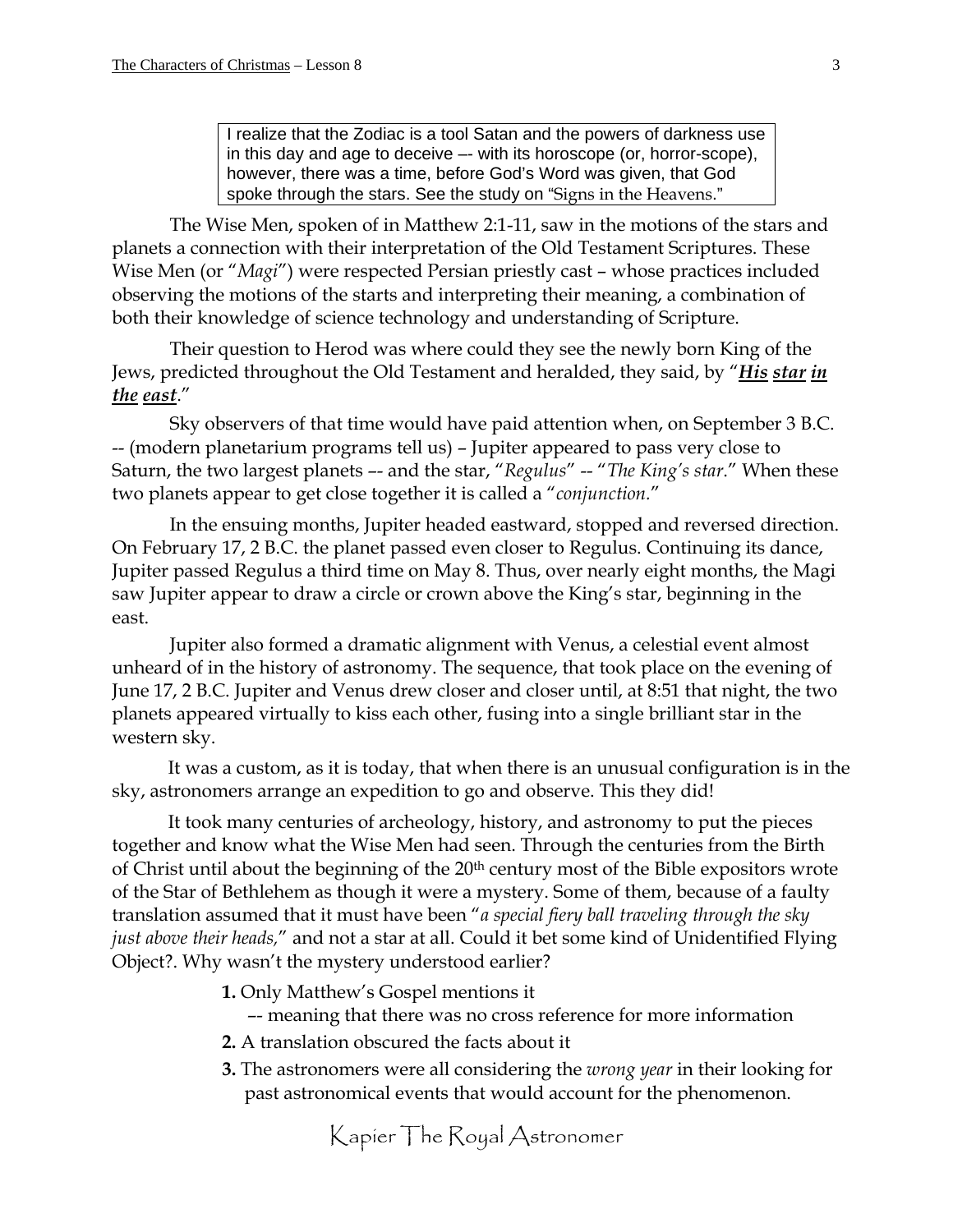The pieces of the puzzle began to fall into place in the year 1603, Johannes Kepler, Royal Mathematician and Astronomer of the Court of Prague, was sitting up to observe a conjunction of Saturn and Jupiter in the constellation of Pisces. It was to be visible in late December of that year and into January of 1604. Possibly because it was so near to Christmas, it suddenly occurred to Kepler that perhaps such a conjunction had been the Star of Bethlehem. His charts showed that this particular conjunction happened every 805 years. Twice 805 is 1610 years, and this subtracted from 1604 would be back to 6 B.C. He also remembered that the great Jewish rabbi and philosopher, Abarbanel (1437-1508) had written that the expected Messiah would be born when this exact conjunction occurred in the sign of Pisces. Kepler made a note of this in his books but did nothing further to pursue the matter, possibly because he assumed that it was six years too early.

## Modern Archeology is Born

In the 19th century when Napoleon discovered the wonders of ancient Egypt, modern archeology was born. The past began to be dug up and deciphered. Until then most of the recent civilizations regarded the monuments of the past simply as handy quarries for good cut stone. All of the marble facings on the great pyramids had been removed to use on later palaces for he caliphs. The bricks from Babylon built a dam at Mosul.

Before and after World War I both German and English teams of archeologists began a systematic exploration of the Middle East. There, north of Babylon, they found Sippar and its vast store of cuneiform tablets describing day by day for centuries the motions of the stars. Literally tons of these were shipped to Germany in hardwood crates. There a professor, Herr Schnabel, one of the few men in the world that could read cuneiform, began the laborious work of deciphering. One day in 1926 he came across the record of the conjunction of Jupiter and Saturn converging and separating four times in 7 and 6 B.C. He remembered Johannes Kepler's notation. By now it was known that Dionysus Exiguus had erred by about six years. It all came together; it all came together at last.

We know from Scripture that these were "*WISE*" men from the East. They were wise in science, and astronomy, but, in addition, to this wisdom, they also were wise in their knowledge of the Scriptures. They recognized a star that they had not seen before in the heavens.

They said to Herald, "*We have seen His star in the east*." Whose star was that? There can only be one answer to this question, and it is found in Numbers 24:17:

> "*I shall see Him, but not now: I shall behold Him, but not high: there shall come star out of Jacob, and a Sepetre shall rise out of Israel*."

This Scripture undoubtedly was familiar to these Wise Men who were, not only students of astronomy, but also students of the Word of God. When this particular Star appeared they immediately recognized it as the Star of Jacob, which had to do with the coming of the King of the Jews. They realized that He must have been born in Judea and knew from Scripture that Jerusalem was the capital of Palestine, the home of the Jews, the Nation out of which the Star of Jacob had to come. They set out for Jerusalem.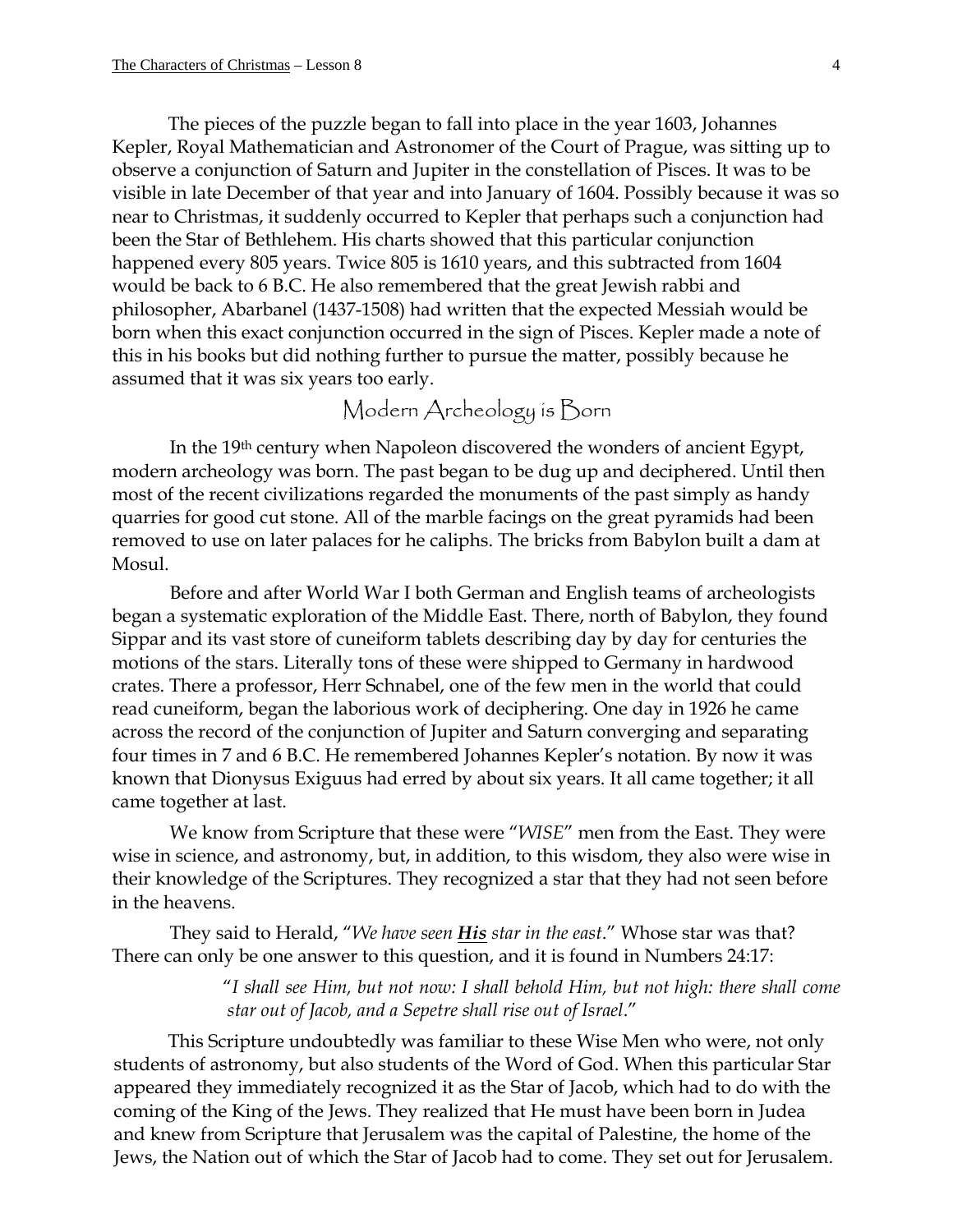There is nothing in the record to indicate that the star *led* the Wise Men and went before them all the way from the East, probably over a thousand miles. Nothing in Scripture indicates that the star actually went before them. What is stated is that "*they saw the star in the East*," knew what it meant and set out to Jerusalem (Matthew 2:1-2).

They said, "*We HAVE SEEN* (past tense) *His star in the East*." They did not say that they had seen it since. After interviewing King Herald, they needed the help of the star to find the *exact* house where Jesus lived. The "*star of the East*" merely revealed the birth of the King of the Jews, and, knew He would be found in the land of Palestine. After they leave Jerusalem, God guided them to the very house:

"*When they had heard the king, they departed; and lo, the star, which they saw in the East, went before them, till it come and stood over where the young child was. When they saw the star, they rejoiced with exceeding great joy*" (Matthew 2:9-10).

They were happy to see the star because it was the same star they had seen a long time ago in the East. They did not need the star to lead them to Jerusalem, as everyone knew the road. However, a conjunction of stars would not be enough now, they needed something, or someone, to guide them to the *exact* house.

 Notice, in passing, that Jesus is not "*an infant*" when the Wise Men arrived, but was "*a young child*." The Greek word for "*babe*" in Luke, when the shepherds found Jesus in the manger on the night of His birth is "*Brephos*" – meaning "*little infant*." However, the Greek word used in Matthew, when the Wise Men came and found Jesus "*in the house*" is "*paidion*" – meaning, "*a growing, or developed child*."

 After the Wise Men told Herod of the star, and the birth of the King of the Jews, Herod's actions definitely indicate that Jesus must have been about two years old, because Herod ordered all children "*of two years and under*," – "*according to the time which he had diligently inquired of the Wise Men*" (verse 16), to be put to death, because Jesus, the newborn King, would be within that age bracket.

The astronomer's speculation does not offer evidence for the "*Star of Bethlehem*" here. Matthew 2:9 states, "*And lo, the star, which they saw in the east, went before them, till it came and stood over where the young child was*." *This* guiding light was called "*a star*" because of its luminous quality, comparative smallness, and course-following character – like the pillar of cloud by day, and of fire by night, that guided the children of Israel through the wilderness, guided these Wise Men to the *exact* house where Jesus was.

The compound Greek preposition "*epano,*" translated as "*over*" in Matthew 2:9, literally means, "*upon-upward*," and could be correctly rendered, "*on top of*." The English word "over" might lead one to believe that it could be some separated distance above, however the Greek does not allow for this.

The use of this particular Greek preposition, "*epano*," is the same one used in Matthew 28:2, to describe the angel sitting "*upon*" the rock – the rolled away stone of Jesus' sepulcher.

When the Wise Men arrived at Bethlehem an unerring and direct guidance was furnished them that finally marked out the *very* house of Bethlehem – and, "*settled down upon –* [rested upon] *– the young Child*" to whom such glory belongs (Matthew 2:9).